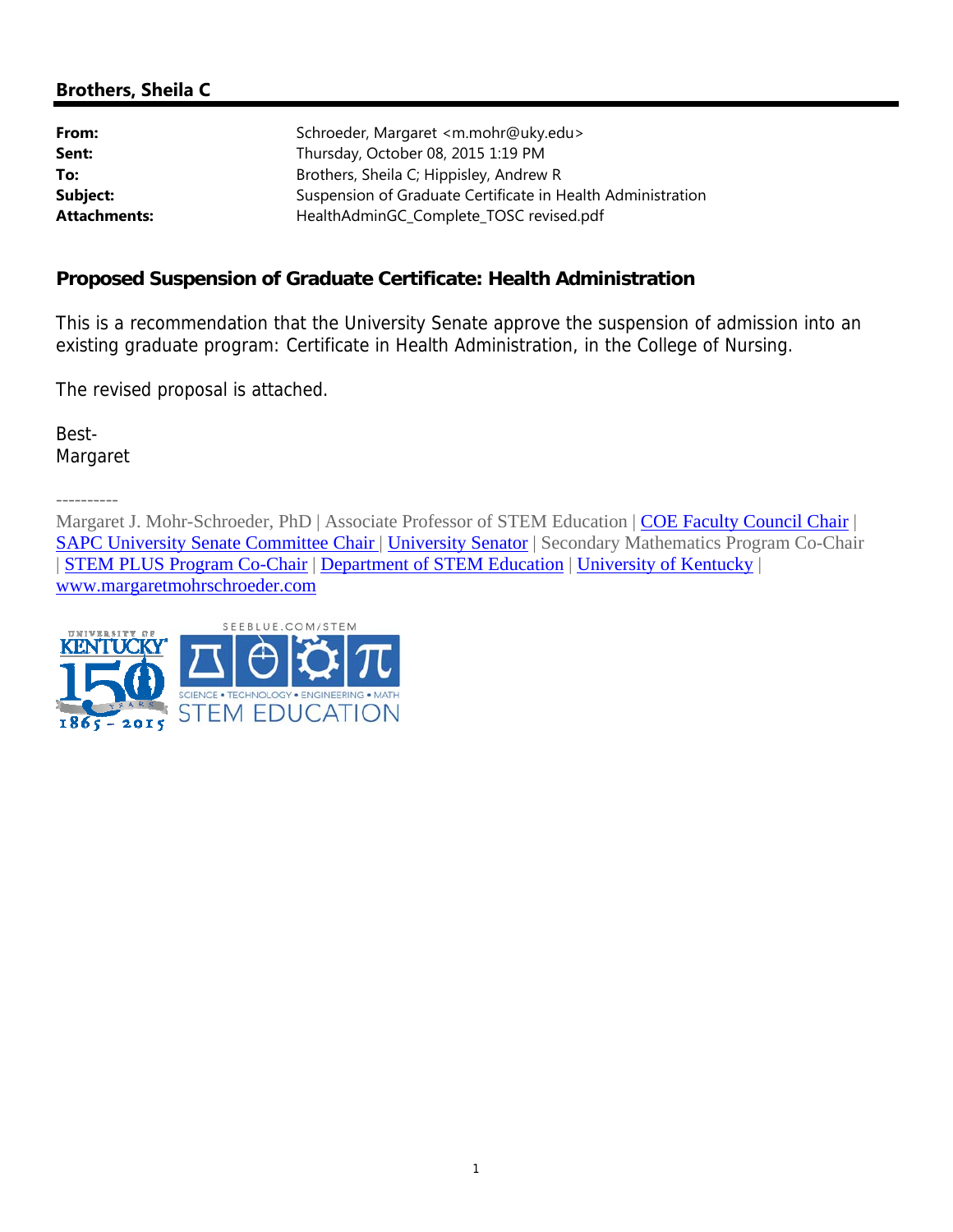**From:** Hippisley, Andrew R<br> **Sent:** Wednesday, April 02 **Sent:** Wednesday, April 02, 2014 10:34 AM<br> **To:** Brothers. Sheila C **To:** Brothers, Sheila C<br> **Subject:** RE: Graduate Cert **Subject:** RE: Graduate Certificate in Health Administration

## **Graduate Certificate in Health Administration**

This is a recommendation that the University Senate approve the suspension of admission into an existing graduate program: Certificate in Health Administration, in the College of Nursing.

Dr Andrew Hippisley Professor and Director of Linguistics Department of English 1377 Patterson Office Tower University of Kentucky Lexington, Kentucky 40506-0027 USA 1-859 2576989

http://linguistics.as.uky.edu/user/751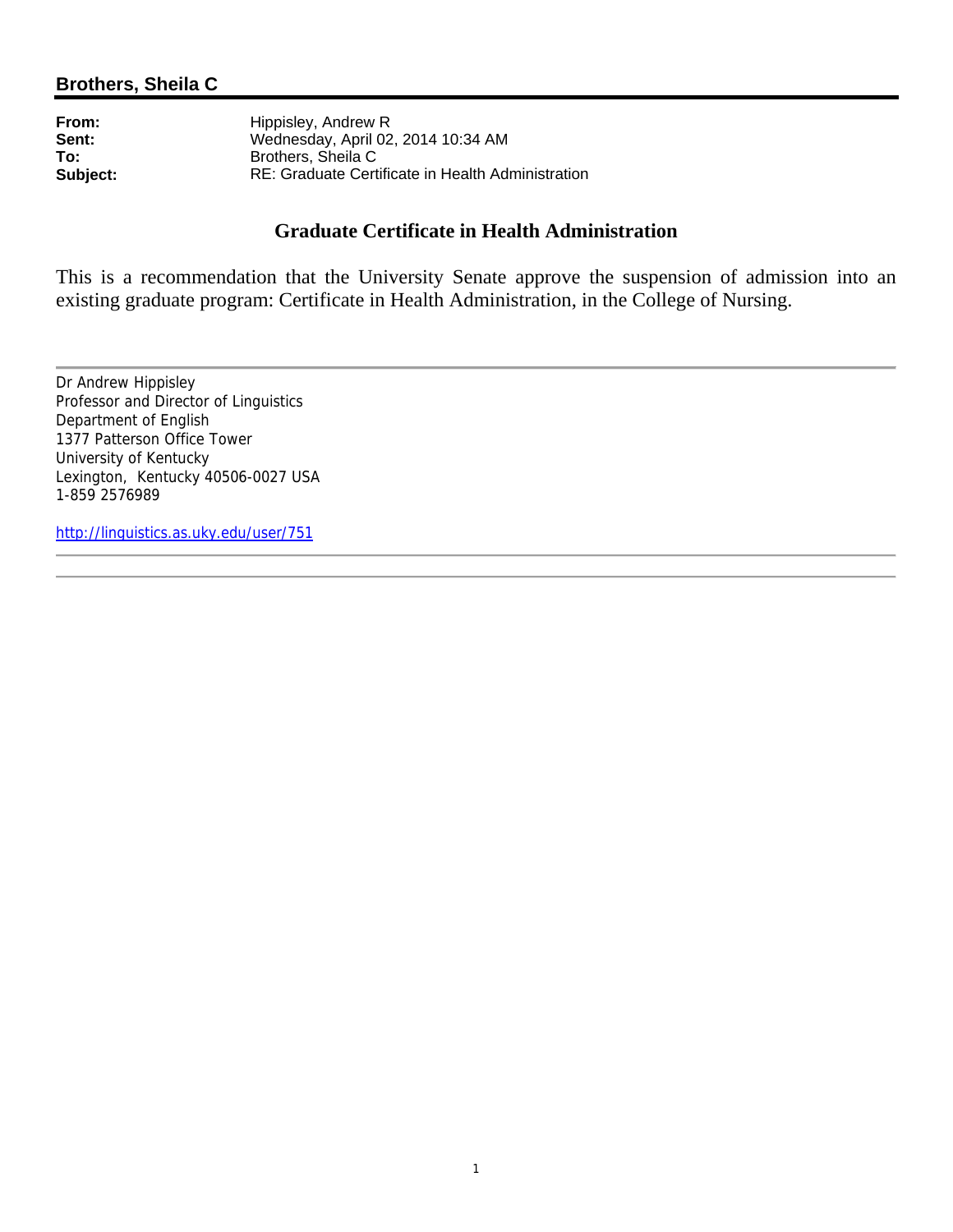## PROGRAM SUSPENSION/DELETION FORM

1. General Information

| College:                                                                                               | College of Nursing                            | Department:                                     |  |  |  |  |
|--------------------------------------------------------------------------------------------------------|-----------------------------------------------|-------------------------------------------------|--|--|--|--|
| Major Name:                                                                                            |                                               | Degree Title:                                   |  |  |  |  |
| Formal Option(s),<br>if any:                                                                           | Health Administration Graduate<br>Certificate | Specialty Field w/in<br>Formal Options, if any: |  |  |  |  |
| CIP Code:<br>51.0701<br>Today's Date:<br>10292013                                                      |                                               |                                                 |  |  |  |  |
| <b>Requested Effective Date:</b><br>Specific Date <sup>1</sup> :<br>Semester following approval.<br>OR |                                               |                                                 |  |  |  |  |
| Contact Person in the Dept:                                                                            | Sharon Lock                                   | Email: selock0@ukv.edu<br>323-6332<br>Phone:    |  |  |  |  |

2. Suspension/Deletion Information

| Nature of action:<br>Suspension                                                                                  | Deletion              |            |  |  |  |  |
|------------------------------------------------------------------------------------------------------------------|-----------------------|------------|--|--|--|--|
| Rationale for suspension/deletion:                                                                               | See attached document |            |  |  |  |  |
| What provisions are being made for students already in the program?<br>See the attached document for explanation |                       |            |  |  |  |  |
| Will another degree program replace the one suspended/deleted?<br>NO.                                            |                       |            |  |  |  |  |
| Will courses connected with the program be dropped?                                                              |                       | Yes*<br>N٥ |  |  |  |  |
| *If Yes, forms for dropping a course(s) must be attached.                                                        |                       |            |  |  |  |  |

 $\mathcal{A}$ 

<sup>&</sup>lt;sup>1</sup> Suspensions/deletions are made effective for the semester following approval. No suspension/deletion will be made effective unless all approvals, up through and including Board of Trustees approval, are received.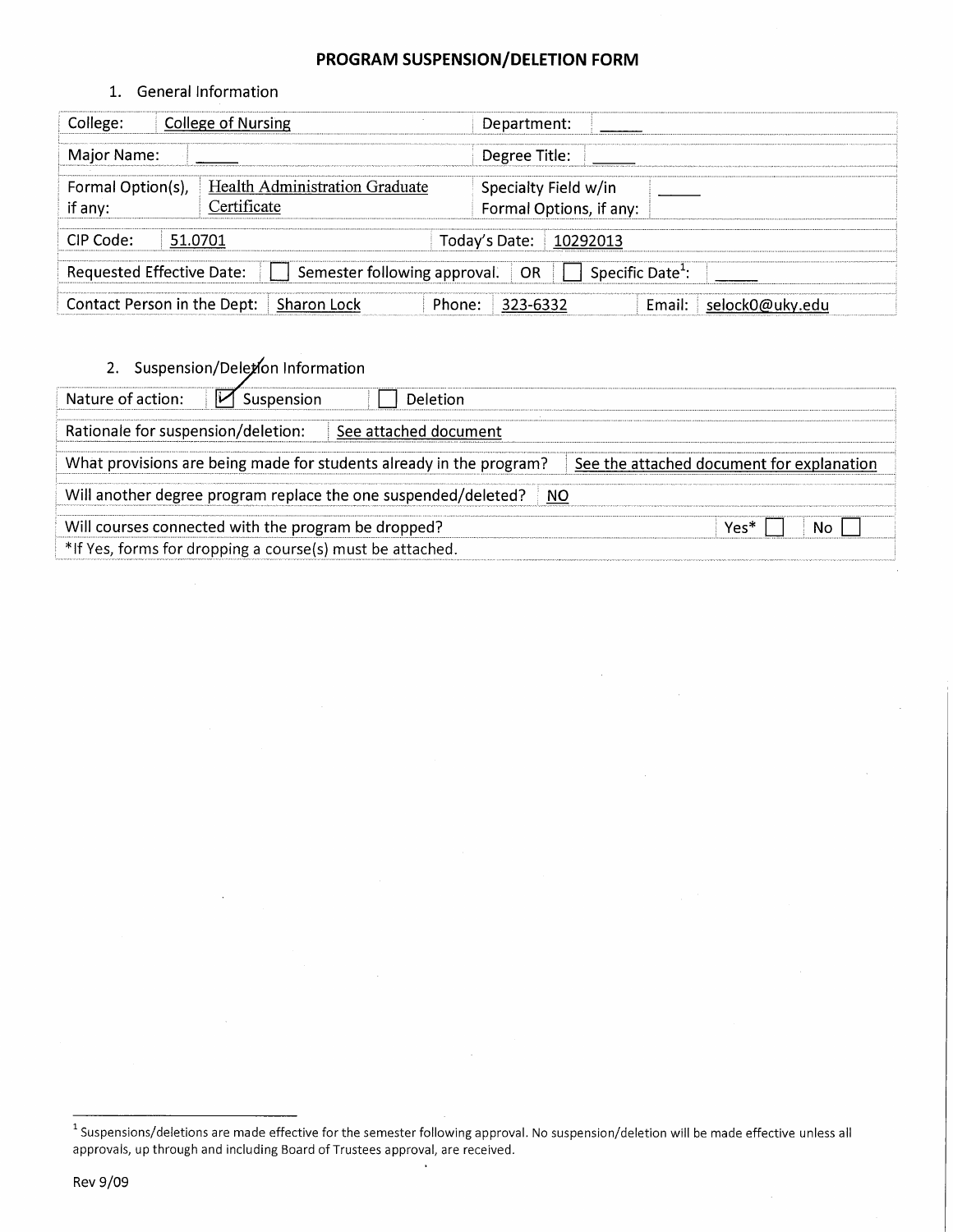#### Dr. Blackwell,

We are requesting that the following certificate options be deleted from the graduate school. Students were last admitted/completed the Public Health certificate in 2006-2007 and no students have ever been admitted to the Health Administration certificate. All students enrolled in the Nursing Studies certificate have completed and a new professional certificate has been created in the College of Nursing as courses in this option are now offered through the DNP program.

Please advise if there are any other steps we need to take to have these removed from the inventory and removed from the Graduate School website.

|      | Health                           |              |            |         | 8/22/2005 |
|------|----------------------------------|--------------|------------|---------|-----------|
| HLAD | Administration                   | <b>CERTG</b> | HAC        | 51.0701 |           |
| NUST | Nursing Studies<br>Public Health | <b>CERTG</b> | NUT        | 51.3802 | 6/9/2005  |
| PHNU | Nursing                          | <b>CERTG</b> | <b>PHN</b> | 51.3811 | 6/9/2005  |

Sharon E. Lock, PhD, APRN Associate Professor and Interim Associate Dean for Masters (MSN) and Doctor of Nursing Practice (DNP) Studies **Coordinator of Primary Care Nurse Practitioner Track** University of Kentucky **College of Nursing** Email: selock0@uky.edu Office: (859) 323-6332 FAX: (859) 323-1357